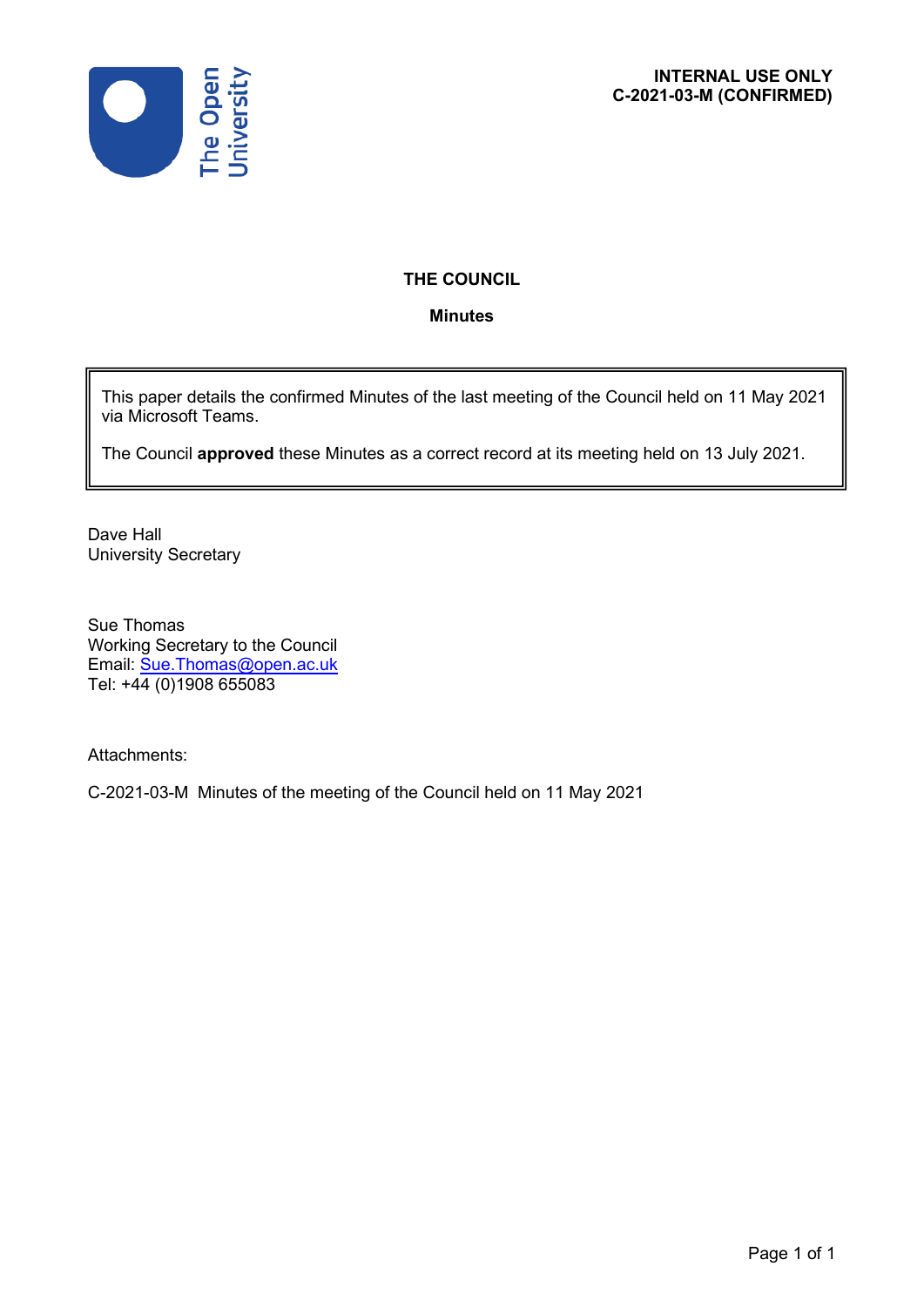

## **THE COUNCIL**

Minutes of the meeting of the Council held on 11 May 2021 via Microsoft Teams.

- Present: Malcolm Sweeting (Chair), John Brooks, Tim Blackman, Sarah Jones, Bob Spedding, Mary Curnock Cook, Maggie Galliers, Robert McCracken, Catherine Halliwell, Anna Henderson, Ruth Girardet, John D'Arcy, Ceri Doyle, Rukhsana Malik, Paul Gray, Lopa Patel, Tevin Tobun, Rachel Lock, Eileen Scanlon, Carol Howells, Danielle Smith, Rob Parker, Paul Greenwood.
- In Attendance: Dave Hall (University Secretary), Laura Lauer (Head of Governance), Laurence Holden (Interim Group Finance Director), Sue Thomas (Senior Manager, Governance), Hâf Merrifield (Director of Strategy) and Claire Mitchell (Head of Strategic Opportunities and Insight) for minutes 7 and 8, Josie Fraser (Deputy Vice-Chancellor) for minute 9, Chris Youles, (Chief Information Officer), for minutes 10 and 11.

### **1 WELCOME**

The Chair welcomed Rukhsana Malik, representative of the Senate, to her first meeting of the Council.

## **2 DECLARATION OF INTERESTS**

None declared.

### **3 MINUTES C-2021-01-M & C-2021-02-M**

The Council **approved** the minutes of:

- a) the meeting held by correspondence between 11 and 18 March 2021
- b) the ordinary business meeting held on 23 February 2021 subject to the following revision requested by Jovan Byford:

## Minute 1.4 to read:

Unfortunately, Jovan Byford was dissatisfied with the approach taken by the Vice-Chancellor's Executive in respect of the IHRA Working Definition and very regrettably decided to resign from the Senate and the Council. Arrangements were underway to elect a replacement member.

## **4 MATTERS ARISING C-2021-03-01**

- 4.1 The Chair requested that further consideration be given to how actions arising from meetings of the Council are recorded and tracked.
- 4.2 The Council **noted** the Matters Arising and Action Tracker.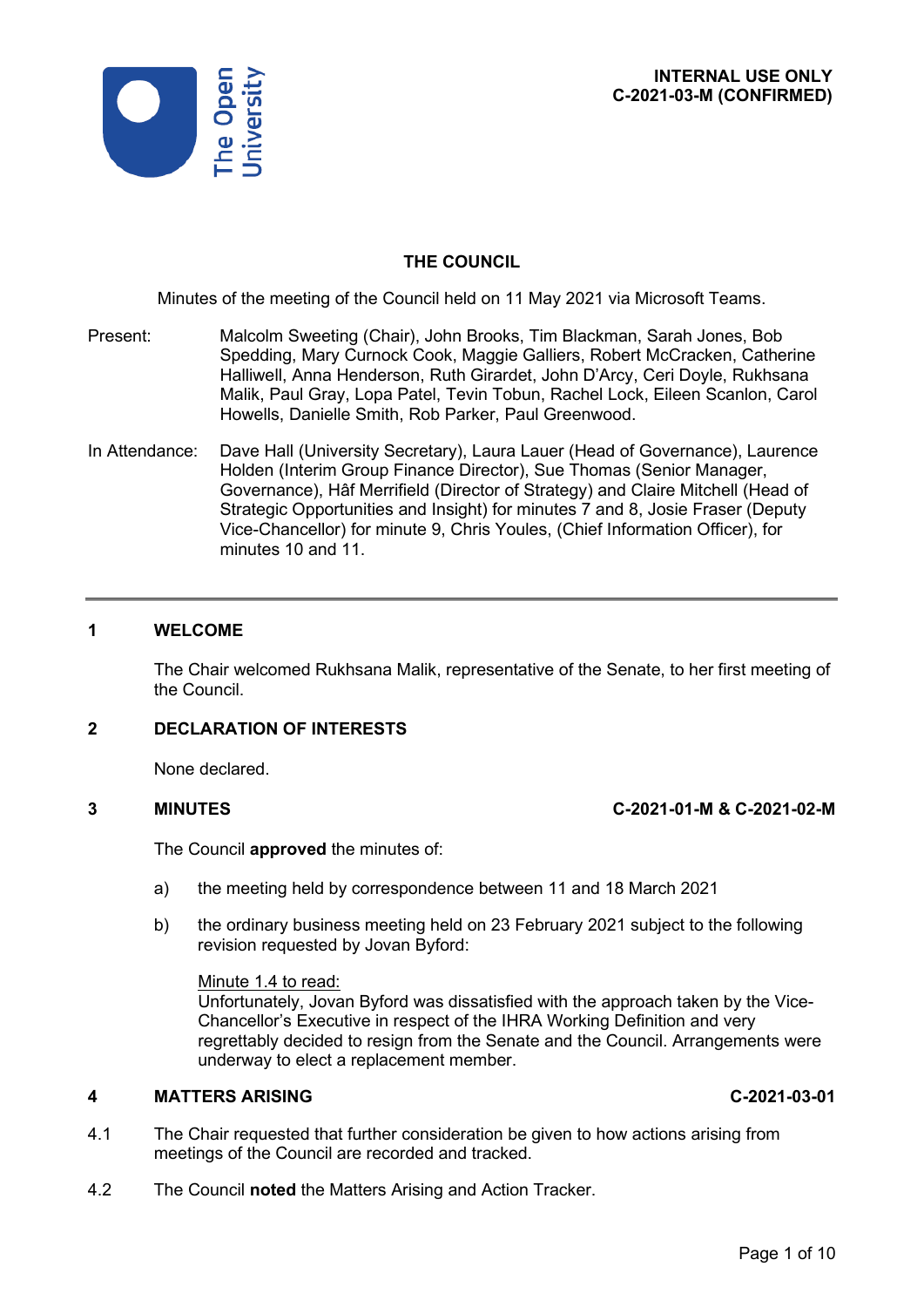## **5 CHAIRS' BUSINESS**

The Chair confirmed he had no items of business to raise.

## **6 VICE-CHANCELLOR'S REGULAR REPORT C-2021-03-02**

- 6.1 The Vice-Chancellor acknowledged that the decision taken by the Vice-Chancellor's Executive (VCE) on 18 March 2021 to delay implementation of the new contract for Associate Lecturers (ALs) in October 2021 had resulted in a significant reaction from approximately 15% of ALs which had not been anticipated. Negotiations with the University and College Union (UCU) on the mitigations designed to address two key concerns arising from the delay, greater job security and financial uplift, were now close to conclusion. An update was provided in paper C-2021-03-05. As a result of the strength of feedback received from ALs, the agenda item on the new strategy (C-2021-03-04) now requested the Council to agree that the University's current values should be revisited as part of the strategy development.
- 6.2 In reflecting on the other issues raised in his report the Vice-Chancellor:
	- a) highlighted that VCE had approved additional resources to support the increase in student numbers including extra recruitment to staff tutor and AL roles. There was still a risk however that registration to some modules may need to be capped to ensure students registered received appropriate support.
	- b) reported that whilst fee income was growing due to increasing student numbers, fee levels were likely to be scrutinised as the Government in England intended to implement a flexible Lifelong Loan Entitlement (LLE) offering every student four years' financial support by 2025. The University's fees were currently below the fee cap in England and would be until 2023/24 but it was currently unclear how the new loans would be linked to the fee cap.
	- c) drew attention to very positive outcomes from external agencies and organisations in recent weeks. The Quality Assurance Agency's Quality Enhancement Review confirmed that the University met all requirements and received several commendations. The University had been re-awarded Bronze status for the Athena SWAN Charter. In addition, the School of Engineering and Innovation recently received their Silver Athena SWAN award. The Business School had also received confirmation that its EQUIS accreditation would be renewed though this would not be made public until June 2021.
	- d) reported that the Universities and Colleges Employers Association (UCEA) representing 146 higher education employers including the University, had made a final pay offer of 1.5% for 2020/21. The trades unions were currently considering this offer.
	- e) sought approval from the Council for the appointment of Professor Dev Kodwani to the FutureLearn Board to replace Professor Josie Fraser.
- 6.3 The Vice-Chancellor concluded by recognising that the capacity of his Executive Team was under significant pressure and acknowledged the stresses under which staff were working during this last period of lockdown. The current operational dashboard was showing significant areas of amber and red and the University was doing all it could to support staff wellbeing across the whole University.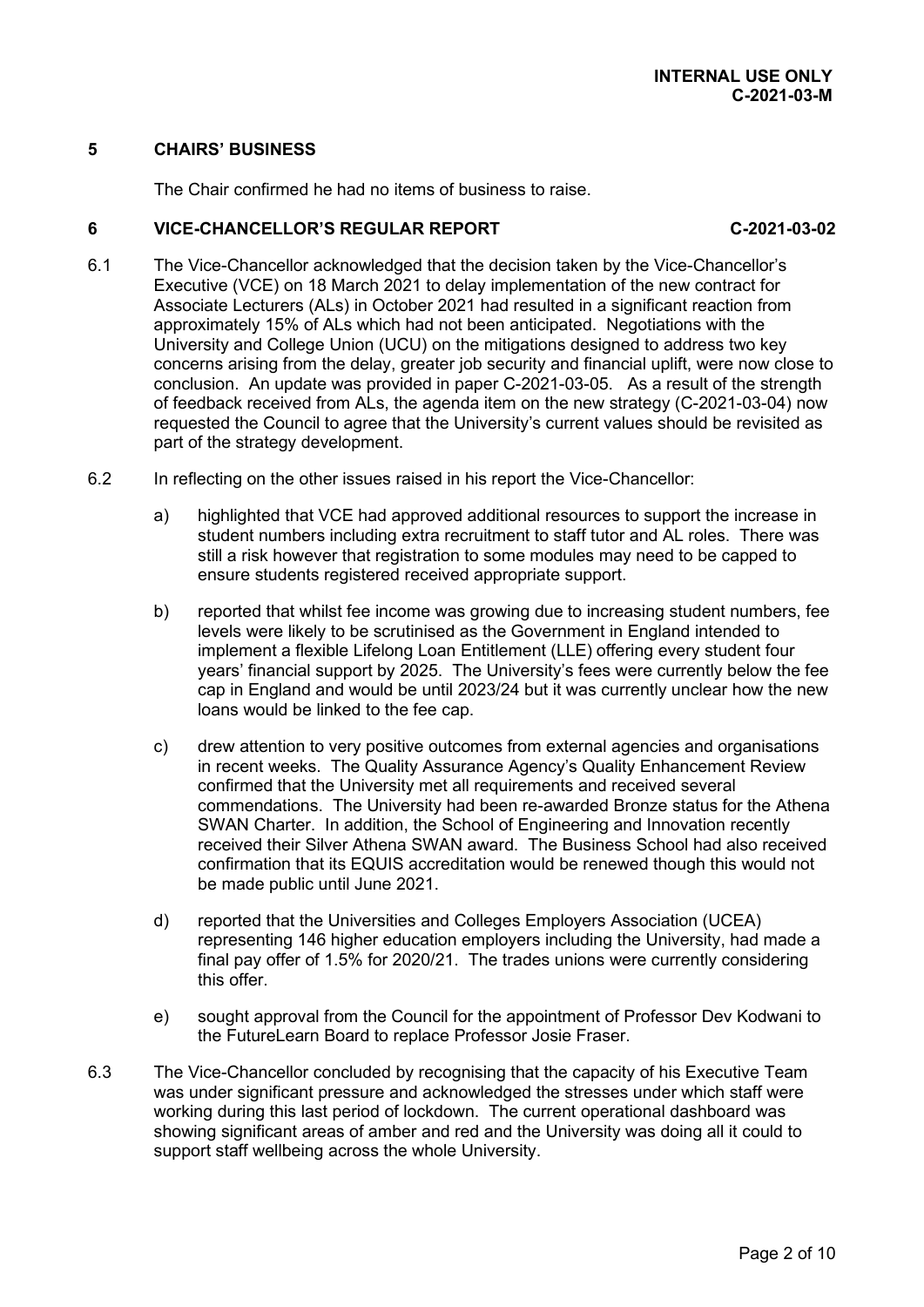- 6.4 Members of the Council:
	- a) congratulated the University on an impressive performance and achievements despite the very challenging situation. Information was sought on what the Vice-Chancellor and VCE considered to be the main priorities upon which to focus due to the pressures on capacity. The Vice-Chancellor explained that his priority was to continue to support core growth but in a way that did not compromise student success.
	- b) reflected that two major change programmes had experienced problems and enquired what expertise the Executive Team felt it needed at all levels to ensure the Core Systems Replacement (CSR) Programme, the AL Contract Programme and the new University Strategy were successful. The Vice-Chancellor assured the Council that the University was not short of resources or expertise. The change programmes were large scale, complex programmes and some issues had not become evident until the work had commenced. The growth in student numbers was providing additional resources to invest to support change programmes. Additional appointments had been made to support the AL Contract Programme and capability and capacity for the Student Systems part of the CSR Programme was being reviewed.
- 6.5 The Council:
	- a) **approved** the appointment of Professor Dev Kodwani to the FutureLearn Board to replace Professor Josie Fraser.
	- b) **noted** the report from the Vice-Chancellor

## **7 COMPETITIVE LANDSCAPE REVIEW C-2021-03-03**

- 7.1 The Director of Strategy and Head of Strategic Opportunities and Insight summarised the key factors likely to have an impact as both threats and opportunities for the University and the wider higher education sector. These included demographic changes, the political environment, market growth, increasing competition, changing student expectations and high levels of uncertainty and rapid change. The views of the Council were sought on whether there were any omissions to this work as it would play an important role in shaping the new University strategy.
- 7.2 Members of the Council welcomed the review and:
	- a) reflected that increasing competition should not always be viewed as a threat as it could result in a growing and vibrant market.
	- b) asked how the review would impact upon the development of the new Strategy. It was suggested that the University should focus on its core markets and work to keep its core curriculum relevant and ahead of market demands before expanding into other markets.
	- c) suggested that further work be carried out on other institutions' behaviour particularly around moving into new areas and marketing part-time and online learning offers. They might demonstrate abilities to respond more quickly to opportunities. The Director of Strategy confirmed this would be undertaken with a nuanced approach considering differences between the four nations.
	- d) sought clarification on the subjects most popular with younger students. The Director of Strategy confirmed that the Marketing Team had commissioned work on this area.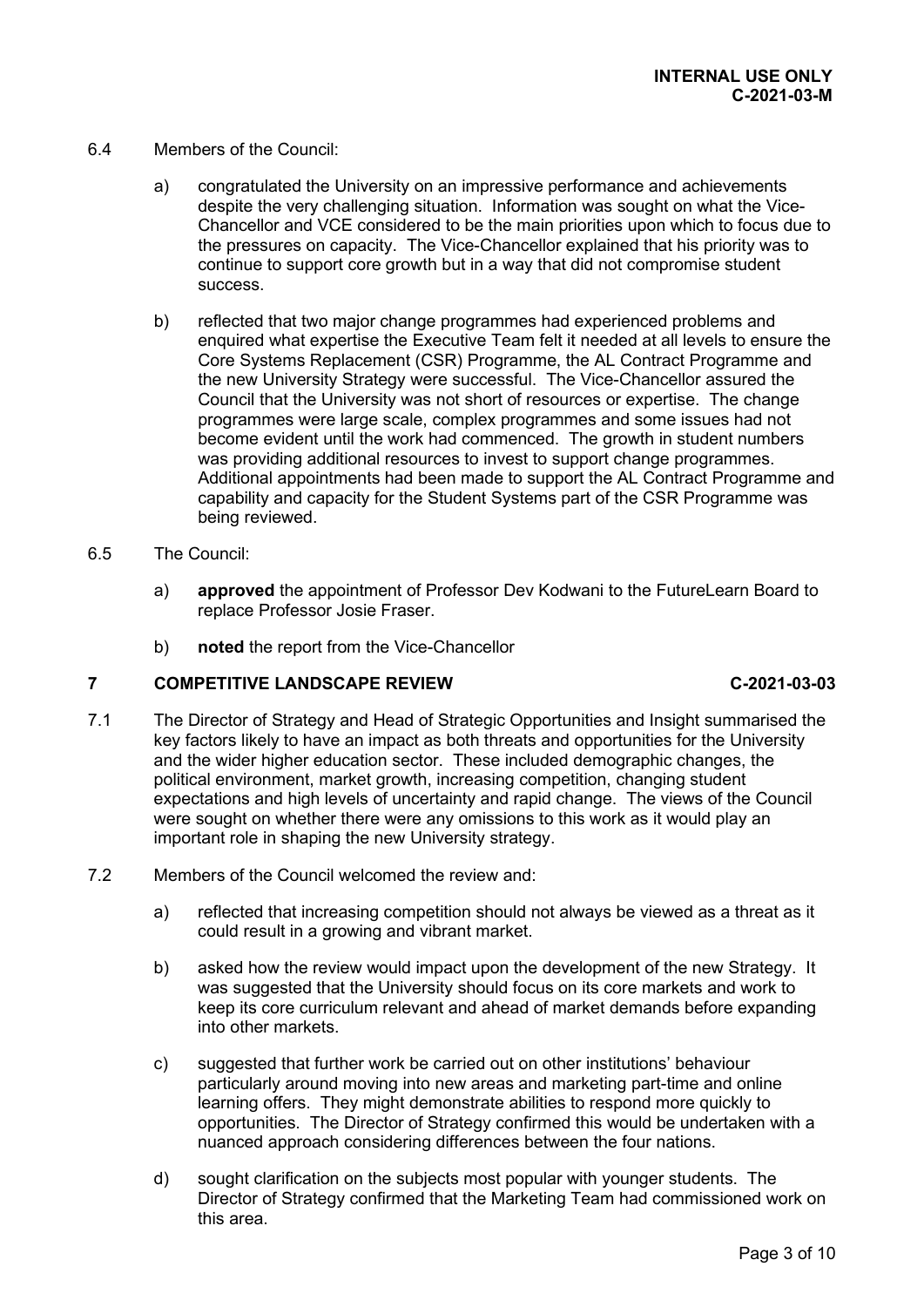7.3 The Council **noted** the paper.

## **8 DEVELOPING THE UNIVERSITY STRATEGY C-2021-03-04**

- 8.1 The Director of Strategy reported that the response to the consultation with the University community had been positive and enthusiastic. Key points from the consultation in relation to the University's values included the need to clarify the four nations nature of the strategy, the significance of the University's research and the University's commitment to valuing its staff. The views of the Council were sought on whether the University's current values should be revisited as part of the Strategy development and the extent to which the Strategy should set out an ambition to reach beyond traditional markets.
- 8.2 The Council:
	- a) considered that the paper on the competitive landscape had been helpful to inform decisions on the Strategy but it was at a high level and the detail would be constantly evolving. It would be important for the Council to be kept regularly appraised of changes to the landscape.
	- b) saw opportunities for the University to be at the forefront of strategic goals relating to Equality, Diversity and Inclusion and Environmental Sustainability.
	- c) noted that new opportunities such as new technical qualifications could become areas for expansion through various Government initiatives but advised caution about entering new markets as ambitious intentions might not be supported by the current infrastructure. The Director of Strategy pointed to comments received from the consultation on a desire for the University to continue with its core curriculum but also expand as long as sufficient capacity was available.
	- d) acknowledged that the University's staff were its key asset and that it was essential that the organisation's values were kept relevant. However, the emphasis should be on enacting and working in accordance with the values and being able to evaluate this.
- 8.3 The Vice-Chancellor thanked the Council for its very helpful comments. He explained that in response to feedback received from the strategy engagement and comments received following the postponement of the implementation of the AL contract, the values needed to incorporate important aspects of the University's principles and behaviours such as trust, transparency and respect, which were not currently explicit. The values did therefore need to be reviewed in a careful and considered way which would ultimately help the University to move forward and embrace change positively.
- 8.4 The Director of Strategy **agreed** to bring a revised proposal for reviewing the University's values to the next meeting.
- 8.5 The Council **noted** the paper.

## **9 AL CONTRACT PROGRAMME C-2021-03-05**

## 9.1 The University Secretary explained that the decision to delay the implementation of the new contract for Associate Lecturers (ALs) had been taken because there was judged to be a critical risk of business failure by continuing on the existing timelines. Mitigations were announced to support ALs following the decision, but the strength of reactions from ALs to the decision was not anticipated. The University Secretary regretted the stress that the decision had caused ALs and staff tutors but reiterated that the correct course of action had been taken. A new Implementation Board had been established, chaired by the Deputy Vice-Chancellor with members drawn from a wide range of stakeholders.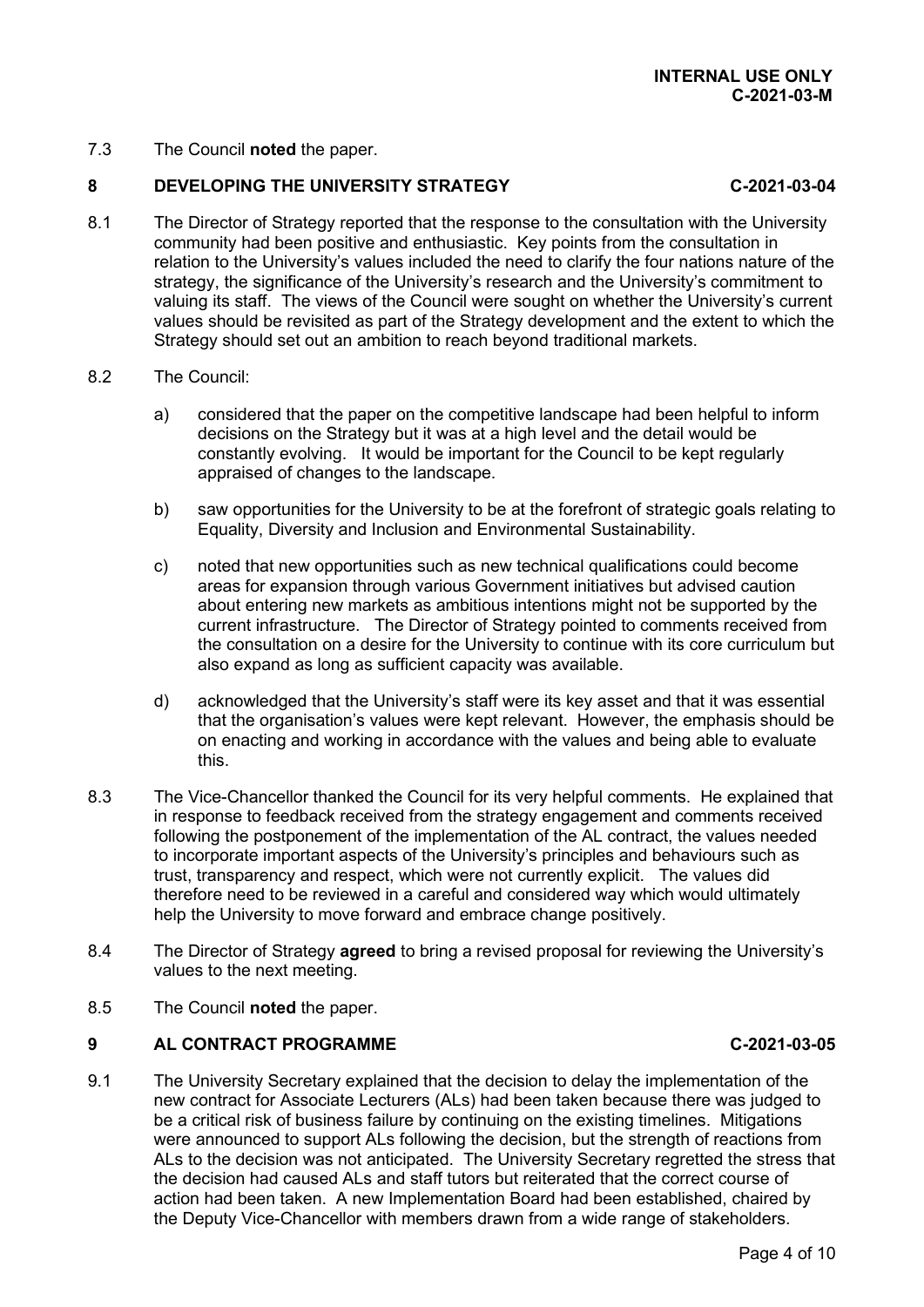Work to achieve implementation and the organisational changes required to integrate ALs into faculties would be prioritised. The Deputy Vice-Chancellor explained that the project team had been expanded and was now focussed on four workstreams as set out in the paper.

- 9.2 The Council:
	- a) acknowledged the difficult decision made and sought assurances that lessons would be learned from the situation.
	- b) noted that significant work was required to deliver the mitigation measures designed to address ALs' primary concerns of greater job security and the expected financial uplift for additional leave and professional development time. These mitigations were complex and payroll issues remained unresolved.
	- c) regretted that the potential impact of the delay to implementation of the new contract on students' studies and success was not clearly identified as a risk. The OU Students Association had written expressing concern that the decision to delay implementation had not been discussed with student representatives in advance.

*Post Meeting Note: Letter (12 April 2021) from the President, OU Students Association and student member of the Council is available in the Document Library in Convene.*

- d) noted the risk of industrial action by the UCU remained if agreement could not be reached on the detail of the mitigating actions.
- 9.3 The Deputy Vice-Chancellor:
	- a) reassured Council that lessons had been learned from the situation. Whilst acknowledging it had been difficult to be open whilst engaged in detailed negotiations, the Implementation Board would be operating in a more transparent way engaging with more staff and students.
	- b) explained that a team was being established to monitor payment of provisional FTE salaries for the period October 2021 to August 2022 and resolve issues arising. A contingency plan which had support from the UCU had been devised in respect of paying FTE salaries.
	- c) reported that the University's partner NTT (formerly itelligence) were continuing to work on issues arising with payroll systems. Reverting to legacy systems was not a viable option.
	- d) clarified that a detailed risk register had been compiled for the Programme and this included issues relating to impacts on student success and reputational damage. The Board received weekly reports from Academic Services and assignment marking deadlines were being closely monitored.
	- e) confirmed that a management guarantee on the mitigations was currently under consideration by the UCU.
- 9.4 The Vice-Chancellor acknowledged the significant work being undertaken by the Deputy Vice-Chancellor and the Project Team. Internal Audit were examining the decision to delay implementation and their report would be presented to the Audit Committee at its next meeting. He acknowledged greater consultation should have occurred with the OU Students Association.
- 9.5 The Council **noted** the report of the AL Contract Change Programme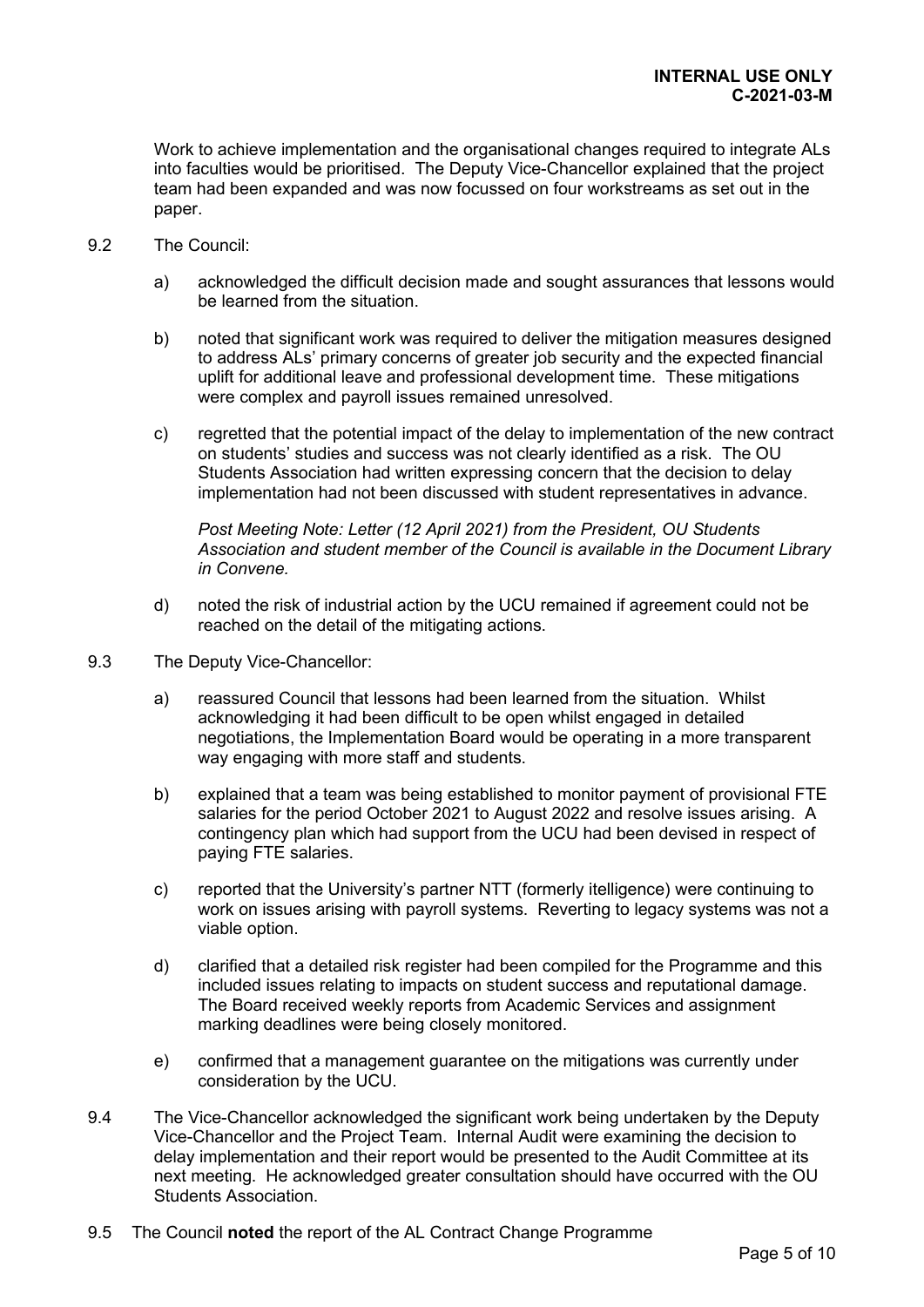## **10 CSR ERP – UPDATE C-2021-03-06**

- 10.1 The University Secretary reported that the issues in relation to ERP1 Payroll remained serious and a deep-dive investigation was currently being undertaken by NTT. The Chief Information Officer explained that the causes of these issues appeared wide-ranging and not all technical with some related to legacy data, training and adoption. The teams were working through the problems and some improvements were evident, but the situation remained challenging. To support the priority given to the AL Contract implementation, key staff working on the CSR ERP project were being asked to focus on the new contract and this has had implications for ERP including the delay of ERP phase 3.
- 10.2 The Council:
	- a) enquired as to the level of operational readiness that had been in place when the decision was taken to go live with the ERP implementation.
	- b) reiterated concerns that the teams in Payroll and Finance were working under significant pressure and the demands of implementing the mitigations for ALs would add to that pressure. In light of the urgency to resolve payroll issues, members sought assurance that the teams would have sufficient capacity to work on other areas including delivery of an interim workload allocation process.
	- c) sought clarification on the numbers and significance of the issues and errors in payroll runs
- 10.3 The Chief Information Officer explained that readiness at the time was deemed to be comprehensive but had been undermined by technical issues. The University was conscious of the challenges and had assigned additional resources. A range of options for workload allocation solutions were currently being considered. The errors in the payroll system were focussed on staff who held numerous contracts. Staff who held single contracts were not experiencing problems with their pay.
- 10.4 The Council **noted** the report.

## **11 CSR STUDENT SYSTEMS - UPDATE C-2021-03-07**

- 11.1 The Chief Information Officer reported that the Student Programme was in the Explore phase and a range of options were being considered. A report would be presented to the next meeting of Audit Committee and the Finance Committee would be considering a revised budget.
- 11.2 The Council:
	- a) noted the wide-ranging Explore phase but sought assurance on the viability and stability of the existing systems.
	- b) emphasised the high risks of this part of the project as it was at the core of the University's teaching and learning however the paper did not examine the impact of the new systems from students' perspectives.
	- c) considered that the focus should not necessarily be on an "adopt not adapt" strategy but the risks inherent in business changes needed to be balanced against using a robust product not entirely meeting the University's unique requirements.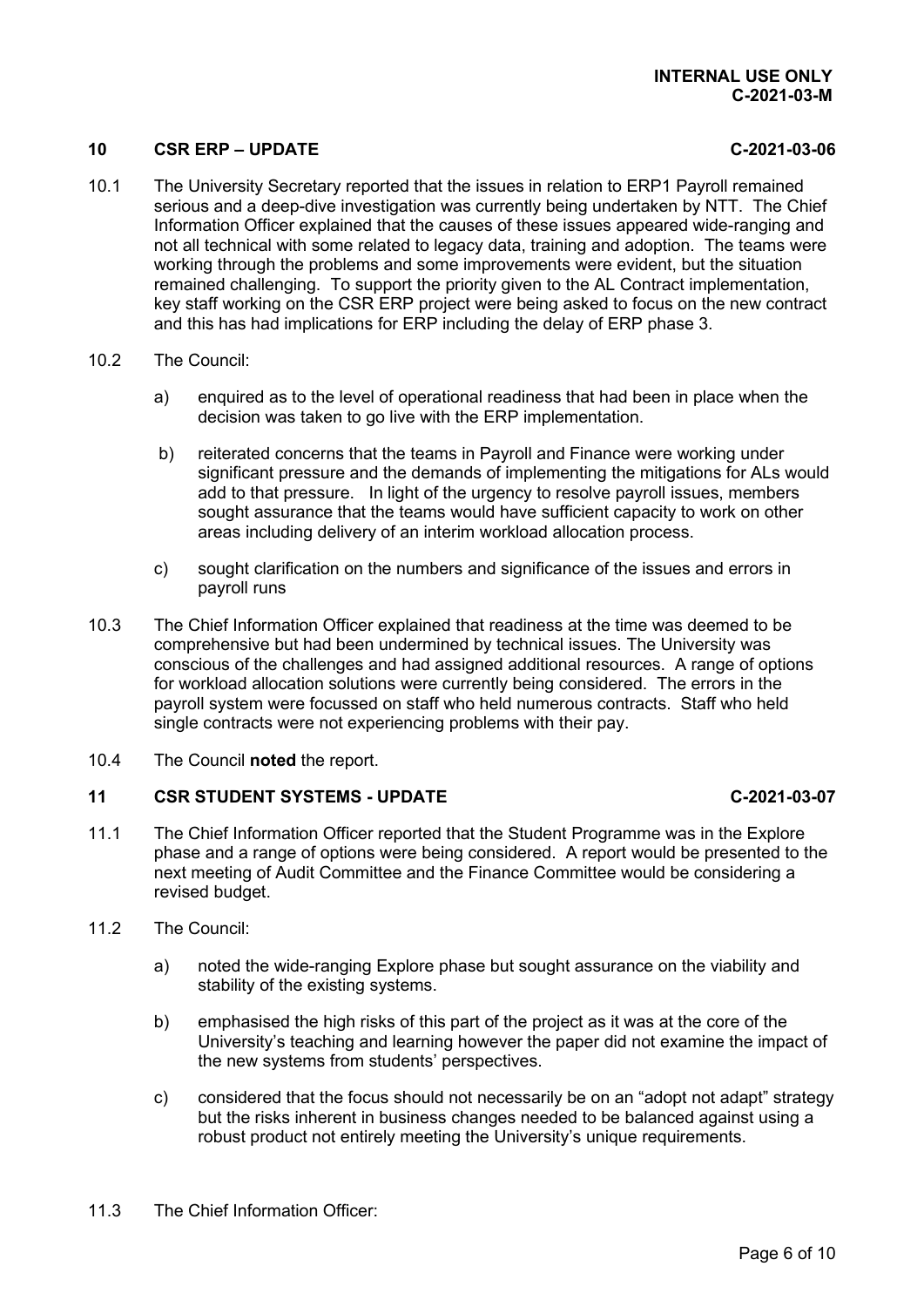- a) explained that the most significant challenges with existing systems related to their integration rather than the systems themselves. A key data base would be upgraded later in the year which was expected to last four years. Support for elements of the CIRCE system was now no longer supported by Microsoft and it was not known how long the current provider would continue support.
- b) assured the Council that the Business Validation Group (BVG) was working to highlight the scale of adapting systems to meet the University's requirements and work was ongoing in teams to identify where efficiency improvements could be made.
- c) reported that more detailed information on the revised budget and programme plans would be presented to the meeting of Audit Committee on 15 June 2021.
- 11.4 The Council **noted** the report

## **12 DEFINITION OF ANTISEMITISM C-2021-03-08**

- 12.1 The Vice-Chancellor reported that prior to the meeting of the Senate on 21 April 2021 an amendment to the motion proposing adoption of the IHRA definition was received. It requested that the recently published Jerusalem Declaration be adopted alongside the IHRA Definition. The Senate voted by a large majority to accept the amendment and the amended motion. The Senate was therefore recommending to the Council that the University adopt both the IHRA Working Definition of Antisemitism in full and, in order to provide additional clarification and reinforcement, the definition of antisemitism and accompanying guidelines in the Jerusalem Declaration on Antisemitism.
- 12.2 The Senate also agreed that the University's adoption of the two definitions should be set in the context of the Equality Act and the University's Statement of Principles on Academic Freedom, which would both take precedence when interpreting the definition of antisemitism.
- 12.3 The Council
	- a) acknowledged the depth and breadth of the debate at the Senate on the issue. It was noted that as the request to adopt the Jerusalem Declaration had been received as an amendment to the original motion to accept the IHRA definition, adopting one or the other had not been possible.
	- b) noted a report that the OU Students' Association had found it challenging to consult widely with the entire student body. Opinions however had been received from the Association's Senate representatives, Central Executive Committee and the Board of Trustees.
	- c) welcomed the proposed review of the effect of adopting both definitions after one year.
	- d) advised caution over publicly announcing the adoption (if approved) at this point in light of the current situation in Gaza
- 12.4 The Council **approved the recommendation** from the Senate that the University adopts the IHRA Working Definition of Antisemitism in full and, in order to provide additional clarification and reinforcement, also adopts the definition of antisemitism and accompanying guidelines in the Jerusalem Declaration on Antisemitism.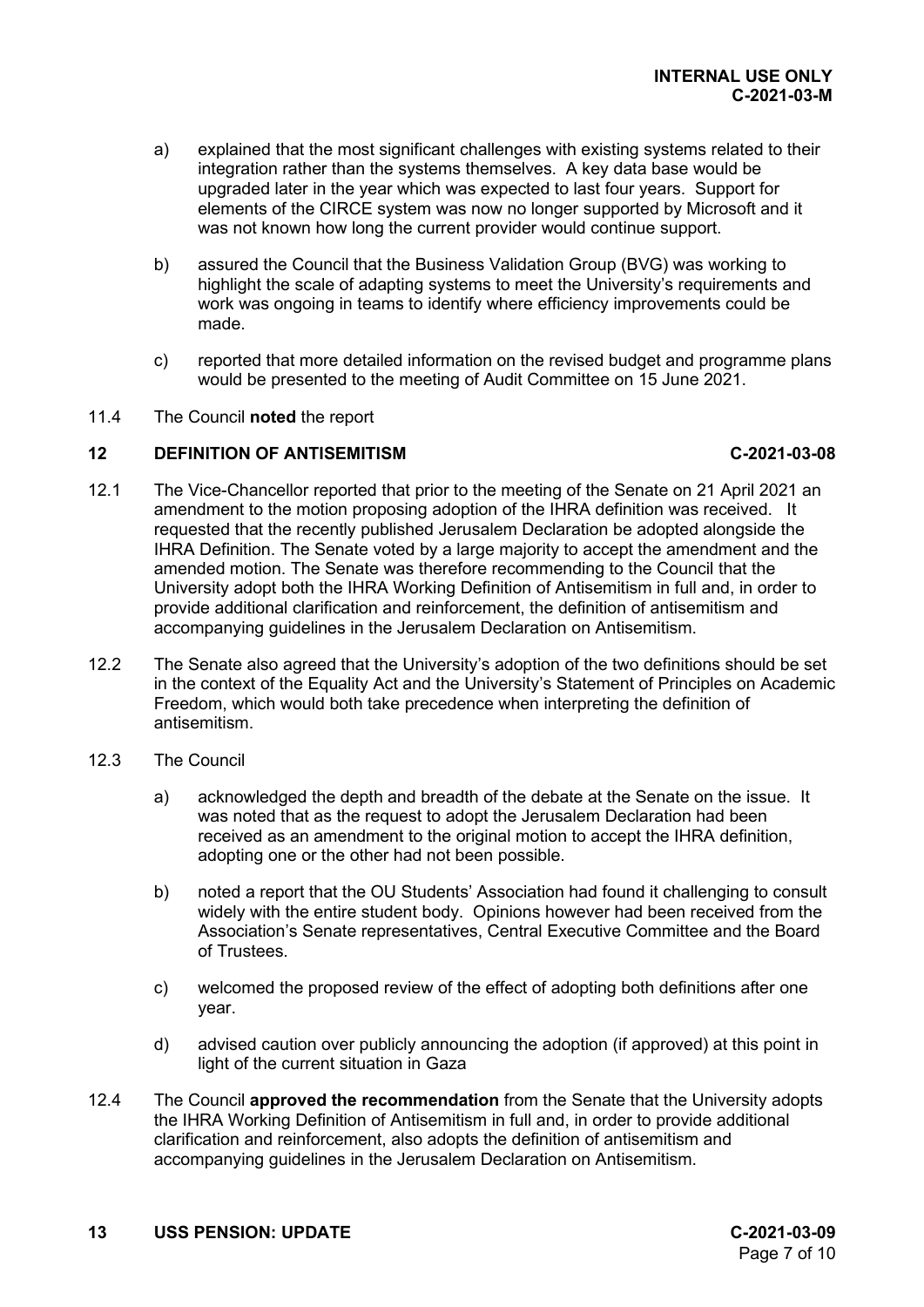- 13.1 The Group Finance Director (Interim) introduced the report and drew attention to the University's draft response to the consultation currently being conducted by Universities UK (UUK) seeking employer members' views on issues relating to the March 2020 valuation of the Universities Superannuation Scheme (USS). The University had engaged extensively with staff via emails and a series of webinars explaining the implications of the scenarios and polling views on the staff engagement questions posed by UUK.
- 13.2 The Chair reported that the Chairs of the Council Committees had met the Group People Services Director and concluded that none of the three scenarios and outcomes presented by the USS were ideal for the University. The Chairs had supported the draft response prepared for submission to UUK on behalf of the University.
- 13.3 The Council emphasised the importance of the affordability of pension contributions for staff and supported the response from the University's executive to the UUK consultation on the USS March 2020 valuation.
- 13.4 The Council **noted** the response.

## **14 NATION UPDATE: OU IN SCOTLAND C-2021-03-10**

- 14.1 The Director, OU in Scotland (OUiS) introduced the report and described the activities, levels of growth and progress against objectives being achieved in Scotland.
- 14.2 The Council:
	- a) welcomed the positive report and recorded its thanks to the staff in Scotland for their hard work and achievements and in particular the support offered to students.
	- b) noted that the report did not refer to the importance of research and enterprise. The Director, OUiS explained that the Pro-Vice-Chancellor (Research, Enterprise and Scholarship) was considering the importance of research across the four nations.
- 14.3 The Council **noted** the report.

## **15 INSTITUTIONAL PERFORMANCE UPDATE C-2021-03-11 STRATEGIC RISK REGISTER**

- 15.1 The Director of Strategy reported that the Institutional Performance Report provided further confirmation of the growth in student numbers. A briefing note with additional information on factors behind the growth in numbers and increase in success measures was available in Convene. VCE had reviewed the Strategic Risk Register and recognised that interdependences existed across a number of strategic risks; notably Risk 1 (Capacity), Risk 4 (Covid-19), Risk 7 (AL contract implementation) and Risk 10 (Recruitment, reward and retention of staff) and these would receive further attention at the next meeting of the Audit Committee. Work was ongoing to ensure a holistic approach was in place to ensure these dependencies were recognised and reflected within future reporting.
- 15.1 The Council:
	- a) reflected that despite the current challenges, the University was in a very good position. Key metrics were showing improvement compared to the position three years ago. The work behind the measures showing improvements in student success was commended and it was hoped that work in research would also have an impact in the near future. It was noted that the report did not include reference to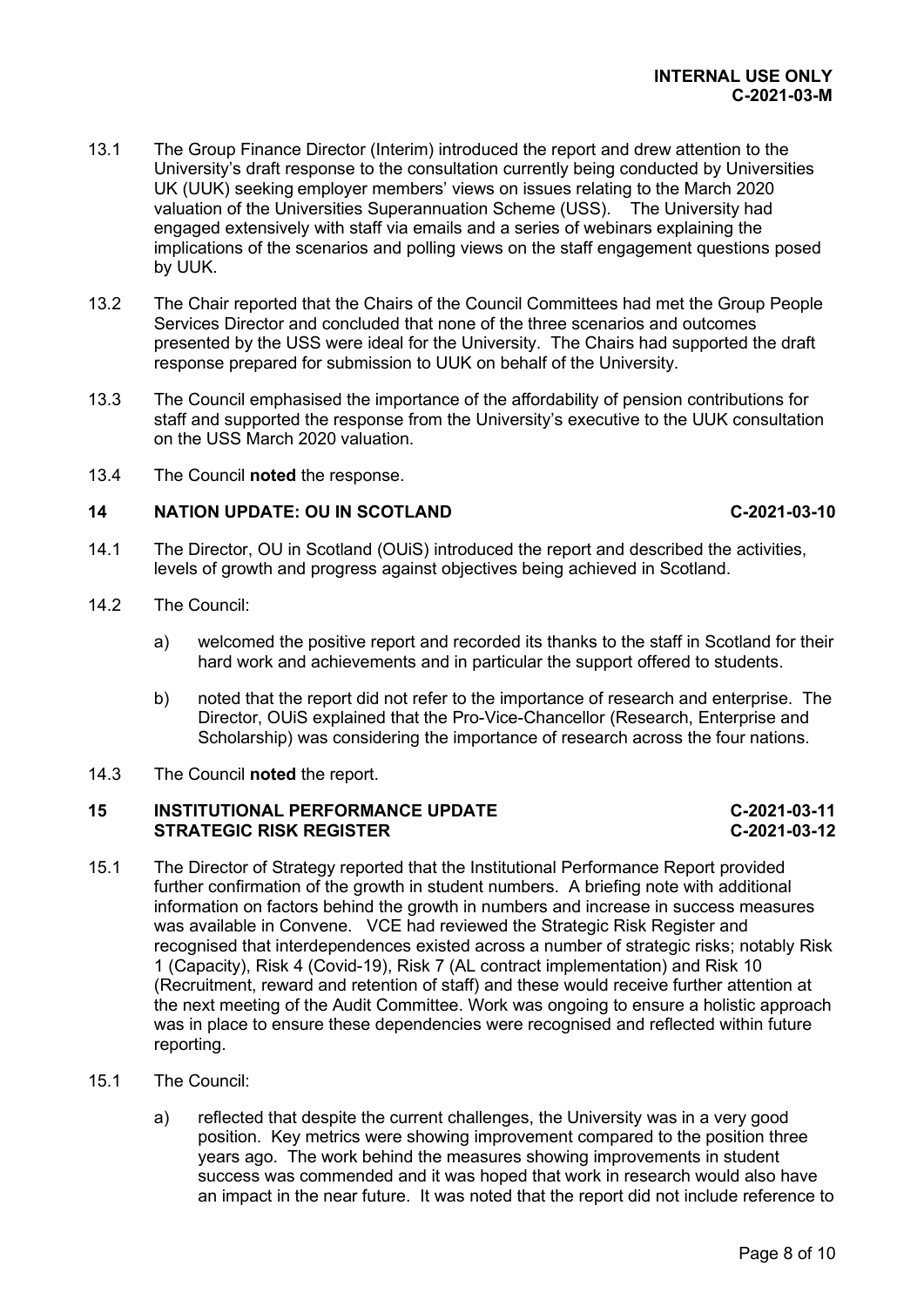issues with payroll or the possibility of capping numbers on some modules and it was suggested that measures should be included on these areas.

- b) noted that the measures relating to technology were not strategic in their approach and ALs were not included in the measures relating to the culture of the University.
- c) questioned whether the indicators showing improvements in module pass and completion rates might be a result of students being furloughed from employment and having more time to focus on their studies. The Director of Strategy commented that student numbers had grown despite the pandemic although the direct effects of the Government's furlough scheme had not been specifically examined.
- 15.2 The Vice-Chancellor confirmed that the measures of performance would be refreshed as part of the work developing the new strategy.
- 15.3 The Council:
	- a) **noted** the Institutional Performance Report
	- b) **approved** the Strategic Risk Register summary on the basis that it would receive further scrutiny at the next meeting of the Audit Committee.

## **16 COMPLIANCE WITH CONSUMER PROTECTION LAW C-2021-03-13**

The Council **noted** the initial evidence to demonstrate compliance with consumer protection law and continuing adherence to Condition of Registration C1 for the 2020-21 academic year.

### **17 FORECAST OUTTURN C-2021-03-14**

- 17.1 The Group Finance Director (Interim) informed the Council that the University was in a very strong position financially. Growth in student numbers had enhanced fee income and investments had performed very well.
- 17.2 The Council:
	- a) questioned the strength of controls on forecasting and budgeting especially in relation to major strategic projects. The Group Finance Director (Interim) confirmed that controls were very strong, and this had been verified by the University's external auditors. The challenges centred on the systems and not always being aware of the precise requirements to cost until work had commenced.
	- b) sought an update on the position in relation to the absence of the Chief Financial Officer from the University. The Chair reported that he hoped to be able to issue a report to the Council imminently. The Vice-Chancellor reiterated his thanks to Laurence Holden for taking on the role of Group Finance Director in an interim capacity.
- 17.3 The Council **noted** the Forecast Outturn report.

### **18 THE SENATE C-2021-03-15**

- 18.1 The Vice-Chancellor reported that the key discussions from the meeting of the Senate on 21 April 2021 on the definition of anti-Semitism and the implementation of the revised AL Contract had been covered earlier in the meeting.
- 18.2 The Council **noted** the minutes of the meeting held on 21 April 2021

#### Page 9 of 10